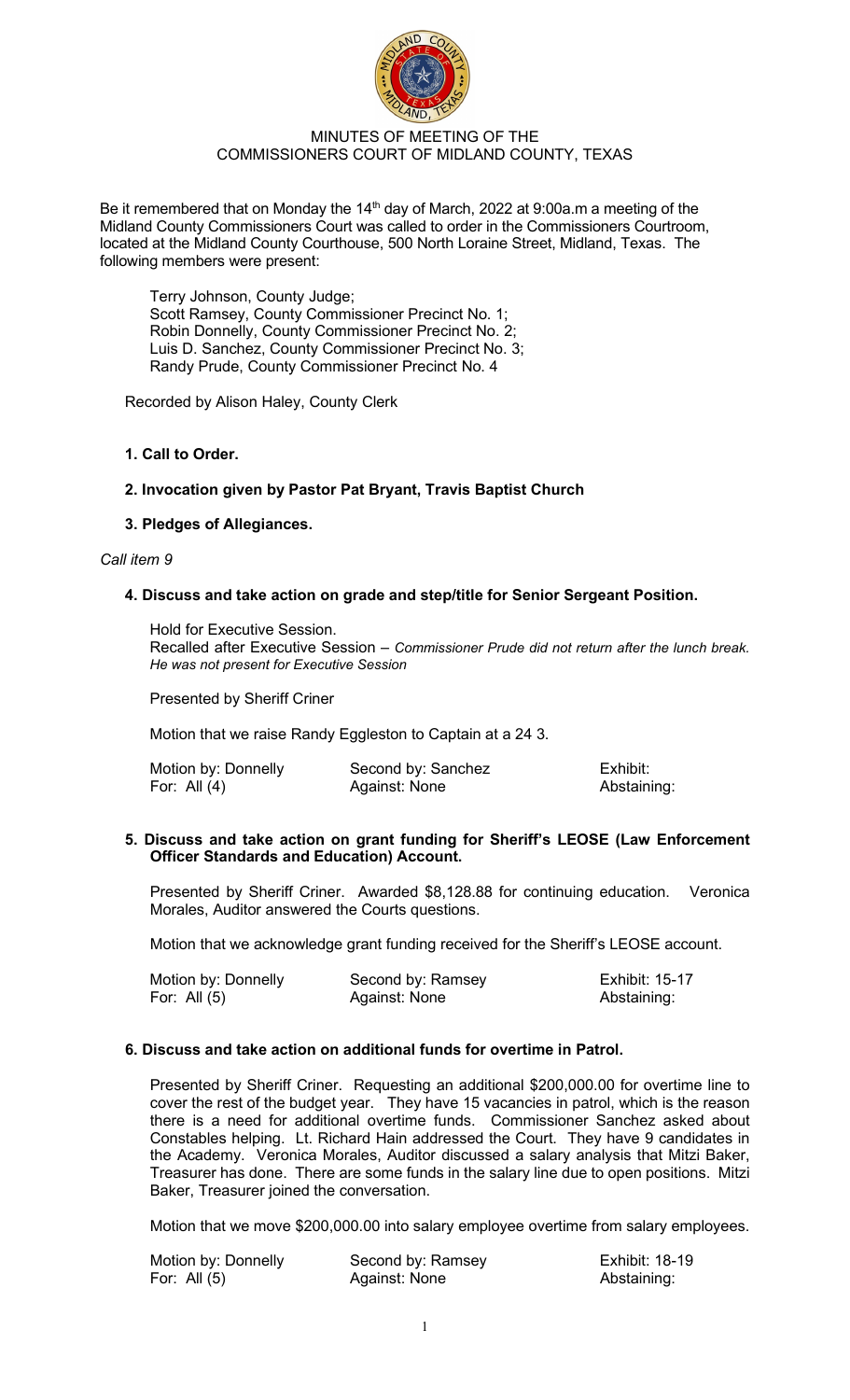# **7. Acknowledge Detention Fees for February 2022.**

Presented by Sheriff Criner**.** 

Motion to acknowledge.

| Motion by: Donnelly | Second by: Sanchez | <b>Exhibit: 20-21</b> |
|---------------------|--------------------|-----------------------|
| For: All $(5)$      | Against: None      | Abstaining:           |

# **8. Acknowledge C&W Fee Collection Report for February 2022.**

Presented by Sheriff Criner

Motion to acknowledge the civil and warrants fee collection for February 2022.

| Motion by: Ramsey | Second by: Donnelly | <b>Exhibit: 22-23</b> |
|-------------------|---------------------|-----------------------|
| For: All $(5)$    | Against: None       | Abstaining:           |

### **9. Receive report from Normandy Group.**

Presented by Henry Bonilla, former Congressman and Ron Eritano, Normandy Group. Together they expressed what the Normandy Group has been doing that can be a benefit for Midland County. The new Infrastructure Bill has made a lot of changes. Commissioner Prude and Donnelly asked a few questions. County Judge Johnson thanked them for the relationship they have maintained with Midland County. Commissioner Sanchez stated that he and Judge Johnson will be going to Washington DC soon and thanked them for all the information they have provided. Commissioner Sanchez discussed private unpaved roads and how this new Infrastructure Bill could benefit our residents.

### **10. Discuss and take action on Normandy Group contract.**

County Judge Johnson stated that this has been budgeted for. Commissioner Ramsey stated that he believes we need to focus on Austin.

Motion to cancel the Normandy Group Contract.

| Motion by: Ramsey     | Second by: Donnelly       | <b>Exhibit: 24-28</b> |
|-----------------------|---------------------------|-----------------------|
| For: Ramsey, Donnelly | Against: Johnson, Sanchez | Abstaining:           |
|                       | Prude                     |                       |

#### **11. Receive presentation from TreanorHL Architect firm on master plan for current and future needs for juvenile facilities.**

Presented by Forest Hanna, Chief Juvenile Probation Officer and Andrew Pitts, TreanorHL. Mr. Pitts presented an assessment of the existing building. How to move forward while the facility remains open. They are discussing a 32-bed facility. Pre adjudicated and post adjudicated areas were presented. Phase 1 cost would be just over \$20 million. Phase 2 would be shy of \$8.5 million. Phase 3 would add \$2.7 million and phase 4 would add \$2.2 million. Chief Hanna stated that he has looked into Midland becoming a regional facility. Commissioner Sanchez asked about the AEP center. Chief Hanna expressed that it is a JJAP center. Commissioner Sanchez made a comment about using the existing Jail if and when they build a new facility. Commissioner Ramsey asked about the funding source. Chief Hanna stated they are discussing reaching out to some foundations for a public private collaboration. Exhibit: 29-72

# **12. Acknowledge Monthly Collections Report/Update for JP 1.**

Presented by Judge Terry Luck, Justice of the Peace Precinct 1.

Motion to acknowledge the February monthly collection report for JP1.

| Motion by: Ramsey | Second by: Sanchez | <b>Exhibit: 73-88</b> |
|-------------------|--------------------|-----------------------|
| For: All $(5)$    | Against: None      | Abstaining:           |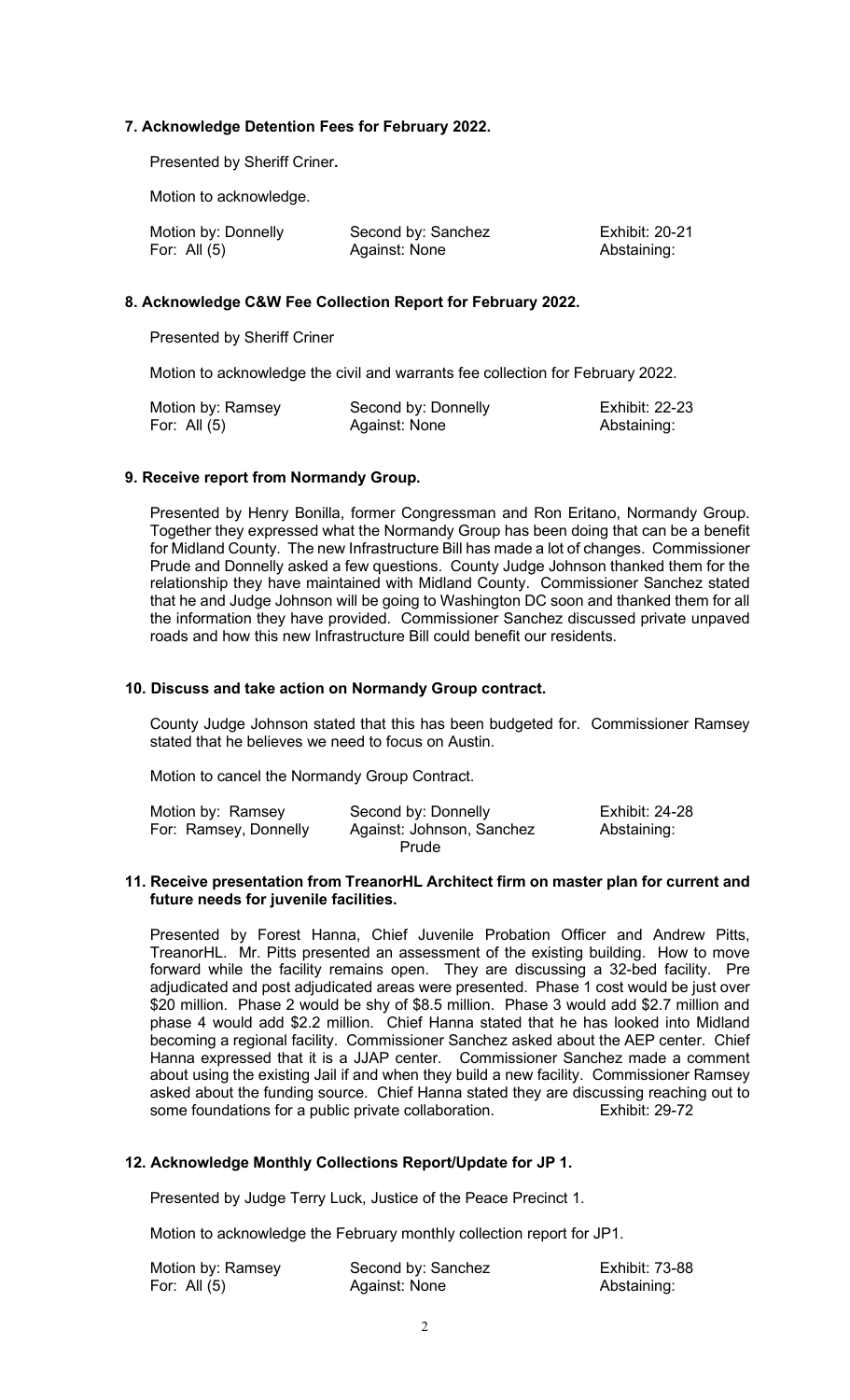# **13. Discuss and take action on court minutes from February 28, 2022.**

Presented by Alison Haley, County Clerk.

Motion to acknowledge the minutes.

| Motion by: Prude | Second by: Sanchez | Exhibit: 89 |
|------------------|--------------------|-------------|
| For: All $(5)$   | Against: None      | Abstaining: |

# **14. Discuss and take action on court fees for County and District Clerks' Offices.**

Alison Haley, County Clerk presented the fees for February 2022.

Motion to acknowledge court fees.

| Motion by: Prude | Second by: Ramsey | Exhibit: 90-102 |
|------------------|-------------------|-----------------|
| For: All $(5)$   | Against: None     | Abstaining:     |

### **15. Acknowledge the Treasurer's Monthly Report for January 2022.**

Presented by Mitzi Baker, Treasurer.

Motion to acknowledge the Treasurer's monthly report for January 2022.

| Motion by: Ramsey | Second by: Donnelly | Exhibit: 103-107 |
|-------------------|---------------------|------------------|
| For: All $(5)$    | Against: None       | Abstaining:      |

### **16. Discuss and take action on personnel memoranda.**

Presented by Mitzi Baker, Treasurer.

Motion to approve personnel memoranda.

| Motion by: Prude | Second by: Ramsey | Exhibit: 108 |
|------------------|-------------------|--------------|
| For: All $(5)$   | Against: None     | Abstaining:  |

#### **17. Discuss and take action on line item transfers.**

Presented by Veronica Morales, Auditor. Line item #4465 was discussed. They are moving \$31,000.00 from Facilities building maintenance into Horseshoe equipment and furnishings for an ice machine and forklift. Eddie Melendez, Facilities Director addressed the Court. The auditor asked that the funds be moved to Capital outlay equipment instead of equipment and furnishing.

Motion that we approve all line item transfers with \$10,830.00 going to capital outlay instead of equipment and furnishing.

| Motion by: Donnelly | Second by: Ramsey | Exhibit: 109-119 |
|---------------------|-------------------|------------------|
| For: All $(5)$      | Against: None     | Abstaining:      |

# **18. Discuss and take action on bills and wire transfers.**

Presented by Veronica Morales, Auditor. There is one wire transfer for JP4 internet account. A few exceptions were discussed. One additional bill for travel for Stephanie Martinez at \$667.00.

Motion to approve all bills and wire transfers and with the exceptions.

| Motion by: Sanchez | Second by: Donnelly | Exhibit: 120-129 |
|--------------------|---------------------|------------------|
| For: All $(5)$     | Against: None       | Abstaining:      |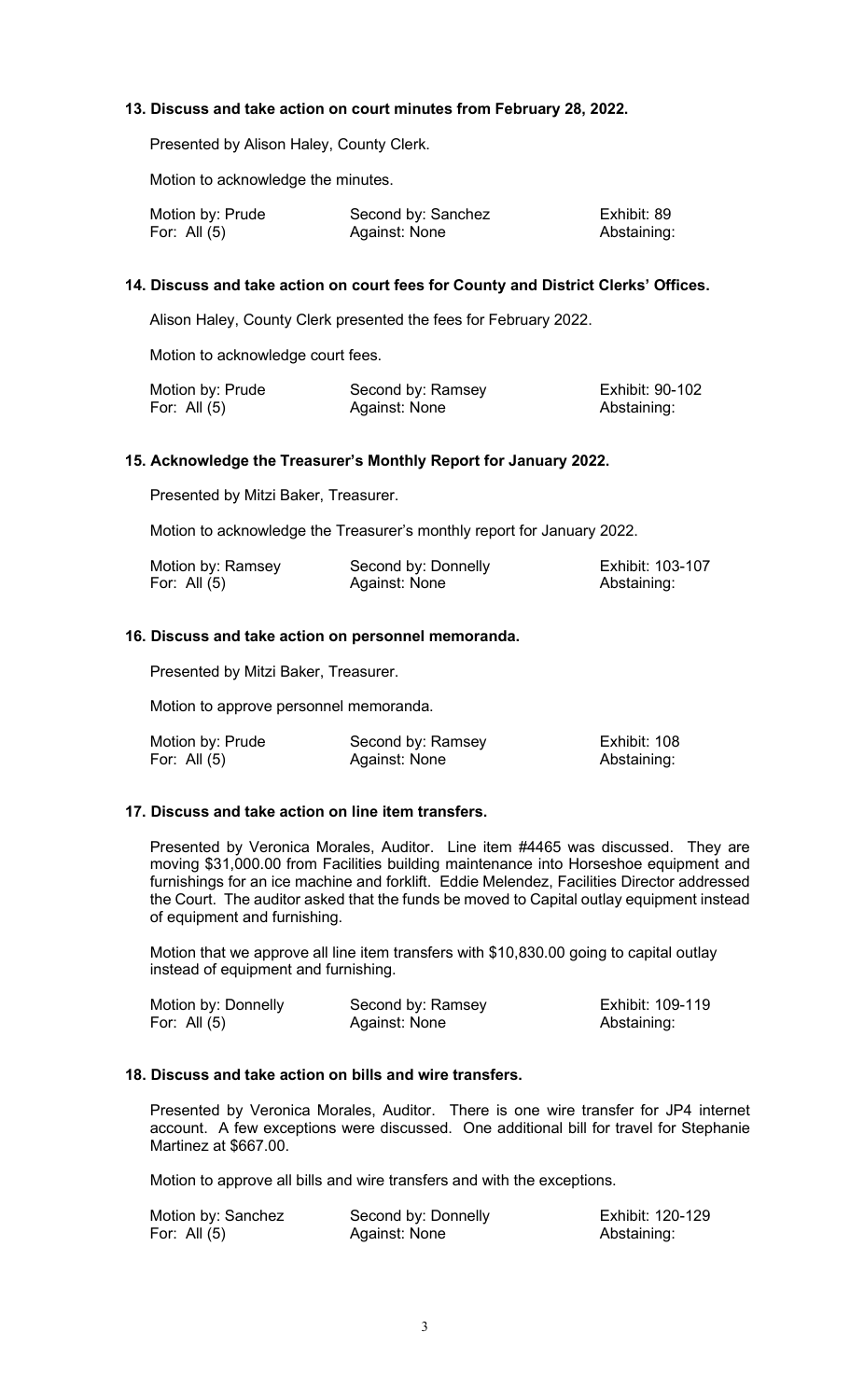### **19. Discuss and take action on out-of-state travel for Valerie Stephenson to attend Tyler Conference in Indianapolis, IN, May 15-18, 2022.**

Presented by Veronica Morales, Auditor. This is a budgeted item.

Motion to approve Valerie Stephenson to go to the Tyler Conference in Indianapolis.

| Motion by: Prude | Second by: Donnelly | Exhibit: 130-135 |
|------------------|---------------------|------------------|
| For: All $(5)$   | Against: None       | Abstaining:      |

### **20. Receive and acknowledge FY2021 GASB Actuary Reporting of Other Postemployment Benefits (OPEB).**

Presented by Veronica Morales, Auditor. This is required by law.

Motion to acknowledge actuary reporting of other postemployment benefits.

| Motion by: Donnelly | Second by: Ramsey | Exhibit: 136-172 |
|---------------------|-------------------|------------------|
| For: All $(5)$      | Against: None     | Abstaining:      |

#### **21. Acknowledge the following new Library employees:**

- **a. Endy Moore, Executive Administrative Assistant.**
- **b. Kristalee Kennedy, Library Specialist I.**
- **c. Layla Rodriguez, Library Specialist I.**
- **d. Moriah Wyche, Part-Time Library Assistant.**

Ann Rector, Assistant Library Director introduced Endy Moore as the new Executive Administrator Assistant. Kristalee Kennedy as the new Library Specialist 1. Layla Rodriguez, another Library Specialist 1 and Moriah Wyche as part-time Library Assistant.

No action taken. Exhibit: 173

### **22. Discuss and take action on donation from The Rachel Lyman Charitable Trust in the amount of \$3,310.00 to the Library.**

Presented by Ann Rector, Assistant Library Director.

Motion to acknowledge.

| Motion by: Donnelly | Second by: Ramsey | Exhibit: 174-175 |
|---------------------|-------------------|------------------|
| For: All (5)        | Against: None     | Abstaining:      |

#### **23. Discuss and take action on donation from Michael R. Bradford in the amount of \$500.00 to the Law Library.**

Presented by Ann Rector, Assistant Library Director.

Motion to acknowledge.

| Motion by: Donnelly | Second by: Ramsey | Exhibit: 176-179 |
|---------------------|-------------------|------------------|
| For: All (5)        | Against: None     | Abstaining:      |

#### **24. Discuss and take action on anonymous cash donation of \$15.38.**

Presented by Ann Rector, Assistant Library Director.

Motion to accept the cash donation.

| Motion by: Ramsey | Second by: Prude | Exhibit: 180 |
|-------------------|------------------|--------------|
| For: All $(5)$    | Against: None    | Abstaining:  |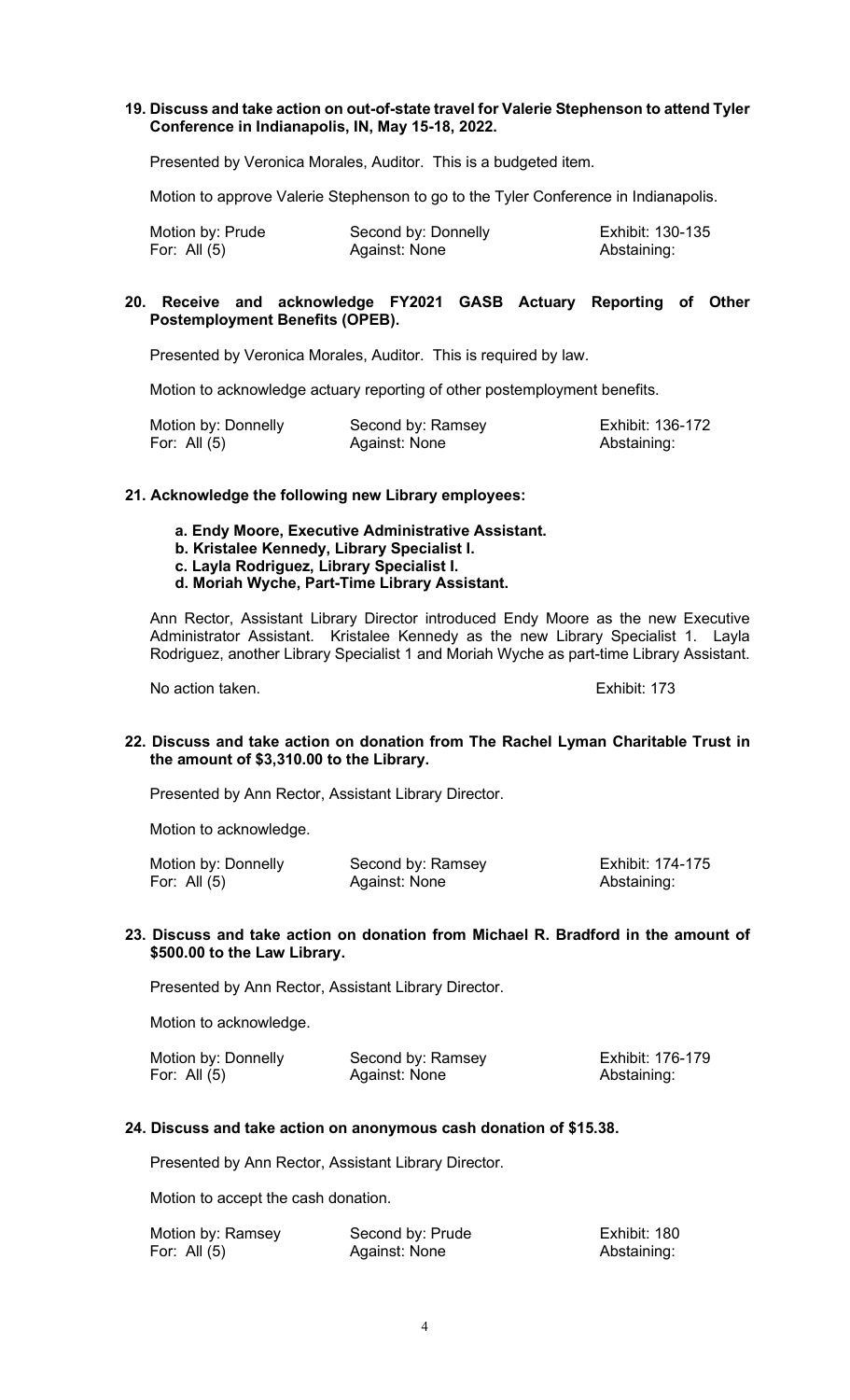### **25. Acknowledge Library donations.**

Presented by Ann Rector, Assistant Library Director. Materials only.

Motion to accept the materials donations for the Library.

| Motion by: Ramsey | Second by: Donnelly | Exhibit: 181-184 |
|-------------------|---------------------|------------------|
| For: All (5)      | Against: None       | Abstaining:      |

### **26. Discuss and take action on Transparent Language Online Renewal.**

Presented by Ann Rector, Assistant Library Director. This has been budgeted.

Motion to approve Transparent Language online renewal.

| Motion by: Prude | Second by: Sanchez | Exhibit: 185-188 |
|------------------|--------------------|------------------|
| For: All (5)     | Against: None      | Abstaining:      |

### **27. Discuss and take action changing Head of Reference & Adult Services position from a Grade 18 to a Grade 17.**

Presented by Ann Rector, Assistant Library Director. Change the grade from an 18 to a 17.

Motion to approve.

| Motion by: Sanchez | Second by: Prude | Exhibit: 189-192 |
|--------------------|------------------|------------------|
| For: All (5)       | Against: None    | Abstaining:      |

#### **28. Acknowledge Summary of All Collections for January 2022.**

Presented by Karen Hood, Tax Assessor Collector.

Motion to acknowledge collections.

| Motion by: Prude | Second by: Ramsey | Exhibit: 193-195 |
|------------------|-------------------|------------------|
| For: All $(5)$   | Against: None     | Abstaining:      |

#### **29. Discuss and take action on out-of-state travel for Kyle McCardle to attend NDAA Homicide 101 & Deconstructing Death Conference in Chicago, IL, June 26 – July 1, 2022.**

Presented by Laura Nodolf, District Attorney.

Motion to approve out of state travel for Kyle McCardle.

| Motion by: Prude | Second by: Donnelly | Exhibit: 196-199 |
|------------------|---------------------|------------------|
| For: All $(5)$   | Against: None       | Abstaining:      |

#### **30. Discuss and take action on out-of-state travel for Lacey Holloman to attend NDAA Achieving Justice for the Silent Victim Conference in Salt Lake City, UT, September 11 – 15, 2022.**

Presented by Laura Nodolf, District Attorney.

Motion to approve the out-of-state travel for Lacey Holloman.

| Motion by: Sanchez | Second by: Prude | Exhibit: 200-203 |
|--------------------|------------------|------------------|
| For: All $(5)$     | Against: None    | Abstaining:      |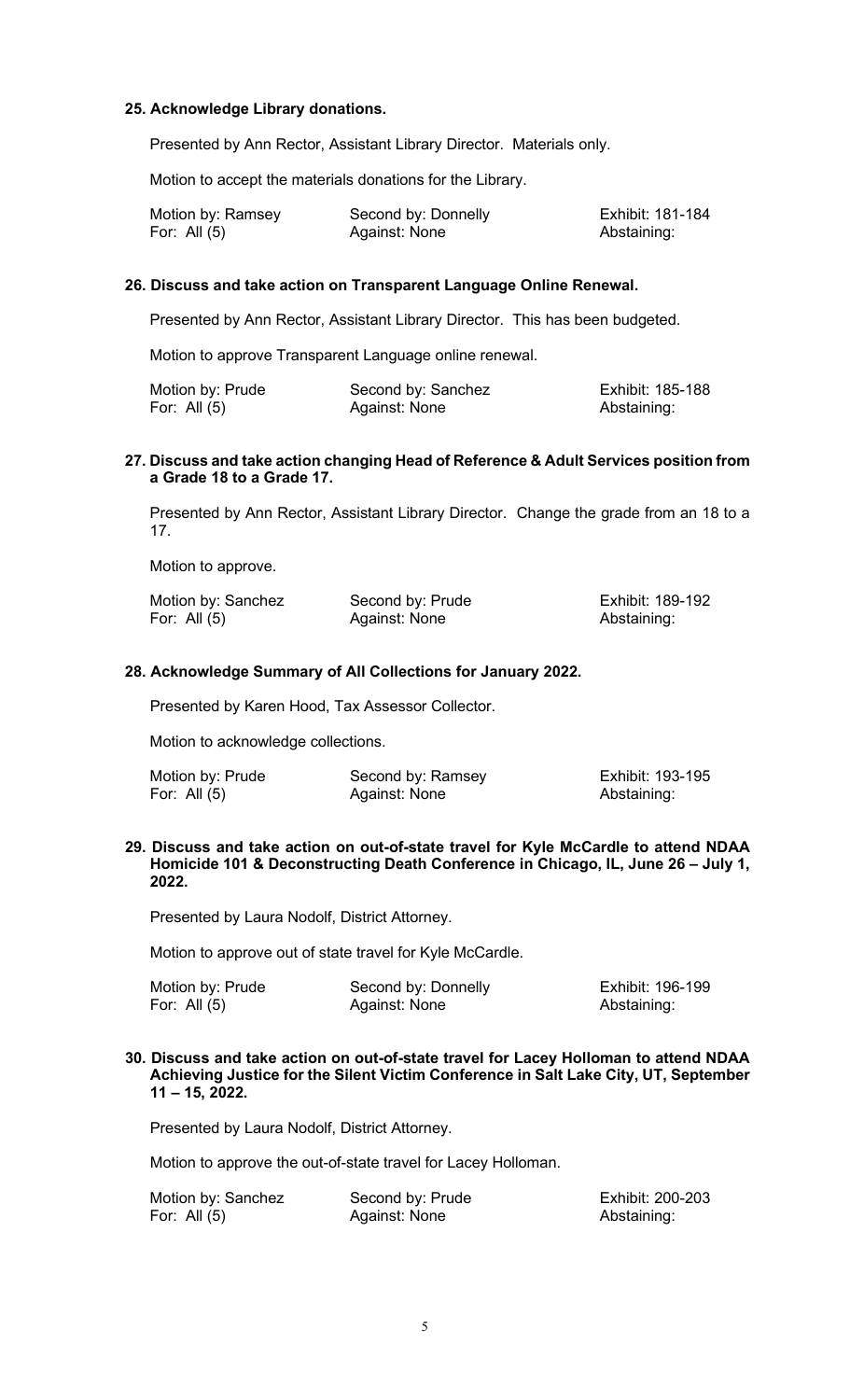# **31. Discuss and take action on out-of-state travel for Laura Nodolf to attend AGACL 42 nd Annual Capital Litigations Conference in New Orleans, LA, July 26 – 30, 2022.**

Presented by Laura Nodolf, District Attorney.

Motion to approve D.A. Laura Nodolf to travel out-of-state to New Orleans.

| Motion by: Donnelly | Second by: Ramsey | Exhibit: 204-208 |
|---------------------|-------------------|------------------|
| For: All $(5)$      | Against: None     | Abstaining:      |

### **32. Discuss and take action applying for EPA 2022 Enhanced Air Quality Monitoring for Communities Grant.**

Presented by Tim Telck, DA Environmental Investigator and DA Laura Nodolf. Brennan Goodman, Regulatory Consultant from Midland County Texas addressed the court and discussed air quality monitoring. There was a lengthy discussion with the court members. Laura Nodolf, District Attorney stated that she is not familiar with Mr. Goodman. Judge Johnson asked if they would be asking for additional manpower. Investigator Telck stated they could manage it but they would be spread thin. Judge Johnson and Commissioner Prude stated they have concerns. Mr. Goodman also stated he does not know DA Nodolf or Investigator Telck. He is concerned about our air quality. DA Nodolf stated that she is just asking for the ability to apply for the grant. Commissioner Ramsey stated that we could apply for the grant and then come up with a plan.

Motion that we apply for the EPA 2022 enhanced air quality monitoring.

| Motion by: Donnelly | Second by: Ramsey | Exhibit: 209 |
|---------------------|-------------------|--------------|
| For: All $(5)$      | Against: None     | Abstaining:  |

### *11:10am take a 10-minute break.*

*11:26am back into Regular Session*

### **33. Discuss and take action on SART Resolution.**

Presented by Laura Nodolf, District Attorney. This is a formal resolution to formerly establish a Sexual Assault Response Team

Motion that we approve the County Judge and Commissioners to sign the Sexual Assault Response Team Resolution.

| Motion by: Donnelly | Second by: Ramsey | Exhibit: 210-212 |
|---------------------|-------------------|------------------|
| For: All $(5)$      | Against: None     | Abstaining:      |

# **34. Discuss and take action on budget amendment for Midland County Fair donation.**

Presented by Ken Colston, Risk Manager.

Motion to authorize the budget amendment for \$2,500.00.

| Motion by: Ramsey | Second by: Sanchez | Exhibit: 213-214 |
|-------------------|--------------------|------------------|
| For: All $(5)$    | Against: None      | Abstaining:      |

### **35. Discuss and take action on use of Horseshoe for Texas Department of Emergency Management (TDEM) to issue IDs to local responders on March 21 & 22, 2022.**

Presented by Ken Colston, Risk Manager. They would like two meeting rooms.

Motion to allow the use of the Horseshoe for the Texas Department of Emergency Management.

| Motion by: Ramsey | Second by: Donnelly | Exhibit: 215 |
|-------------------|---------------------|--------------|
| For: All $(5)$    | Against: None       | Abstaining:  |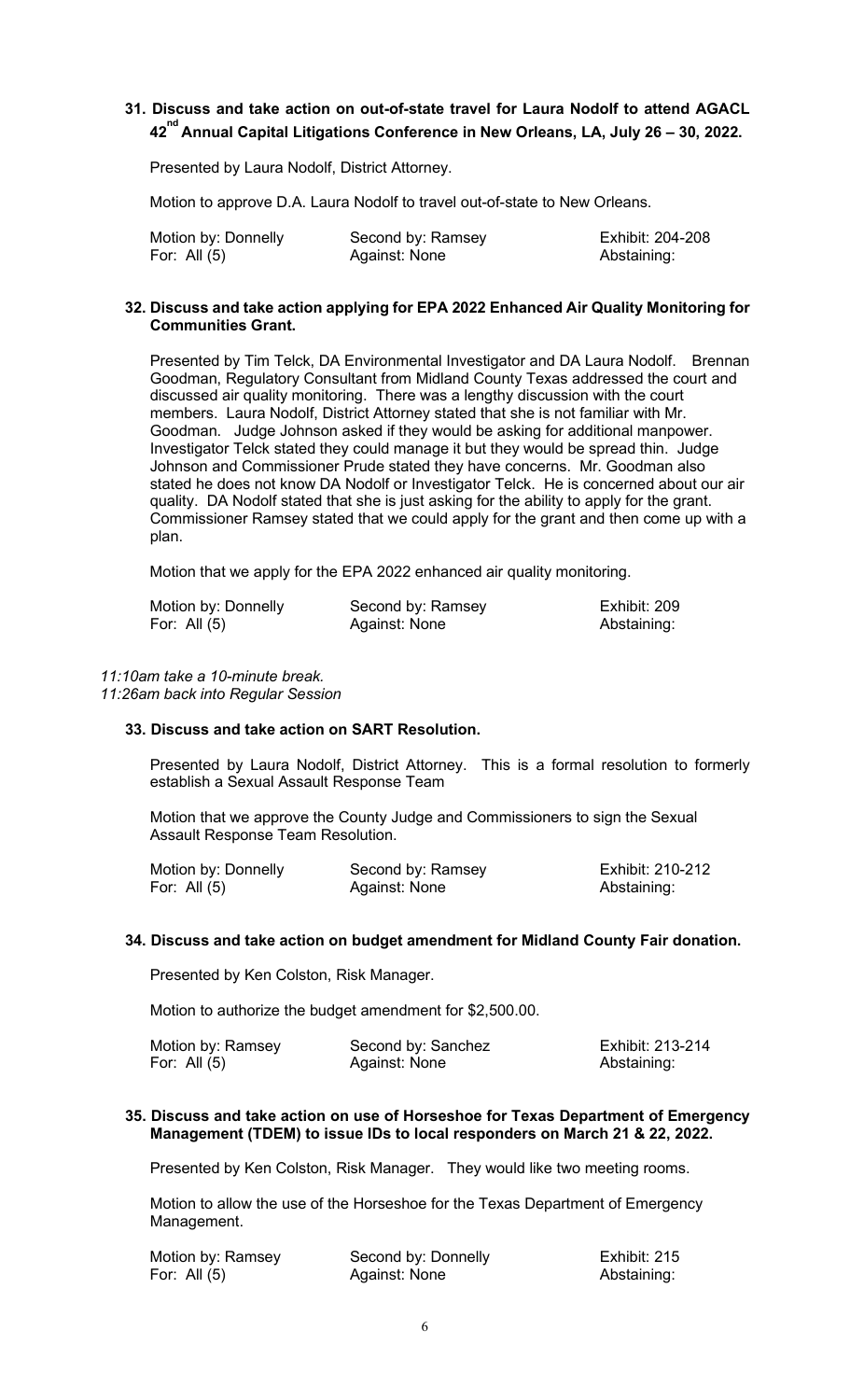### **36. Acknowledge Rebate Check from Ricoh.**

Presented by Kristy Engeldahl, Purchasing Agent. We received a check for \$1,850.00 for rebates of the machines in SO-CID and Auditor.

Motion to acknowledge the rebate check from Ricoh.

| Motion by: Sanchez | Second by: Donnelly | Exhibit: 216-220 |
|--------------------|---------------------|------------------|
| For: All $(5)$     | Against: None       | Abstaining:      |

# **37. Discuss and take action on additional funds for wheel balancer repair.**

Presented by Kristy Engeldahl, Purchasing Agent. The wheel balancer machine that we provide to Vector is not working properly. We received a quote from Classic Horsepower (CHP Hunter Services) in the amount of \$135.00. There are no funds in the Fleet Maintenance Equipment Maintenance Line, therefore I need the funds to come from contingency.

Motion that we approve the additional funds for wheel balancer repair at \$135.00 from contingency.

| Motion by: Sanchez | Second by: Donnelly | Exhibit: 221-222 |
|--------------------|---------------------|------------------|
| For: All $(5)$     | Against: None       | Abstaining:      |

### **38. Discuss and take action installing dirt back to the Horseshoe Main Arena.**

Presented by Kristy Engeldahl, Purchasing Agent. We have a quote from Silverado Oil Field Services in the amount of \$10,319.51.

Motion to re-install the dirt in the Horseshoe main arena.

| Motion by: Ramsey | Second by: Donnelly | Exhibit: 223-224 |
|-------------------|---------------------|------------------|
| For: All (5)      | Against: None       | Abstaining:      |

# **39. Discuss and take action on award for RFP 22MCO586 Trees for Cemetery.**

Presented by Kristy Engeldahl, Purchasing Agent. We only received 1 bid and that was from Turf Specialties. The design cost will be \$150. Each large tree will be \$3,500 and each small tree will be \$2,800. The total cost for this project will depend on design. Eddie Melendez, Facilities Director joined the conversation. 30-35 trees.

Motion that we award for RFP 22MCO586 trees for cemetery to Turf Specialties.

| Motion by: Donnelly | Second by: Sanchez | Exhibit: 225-226 |
|---------------------|--------------------|------------------|
| For: All $(5)$      | Against: None      | Abstaining:      |

### **40. Discuss and take action on award for RFP 22MCO587 Paving Pct 4 Clusters 1 and 2 Roads.**

Presented by Kristy Engeldahl, Purchasing Agent. We received 4 responses. After evaluating, we are recommending awarding to Danny's Paving for a total amount of \$4,031,826.10. Andrew Avis, Public Works Director joined the conversation.

Motion that we approve Danny's Asphalt for the Precinct 4 Clusters 1 and 2 roads.

Motion by: Prude Second by: Donnelly<br>
For: All (5) Fore Against: None Abstaining: Against: None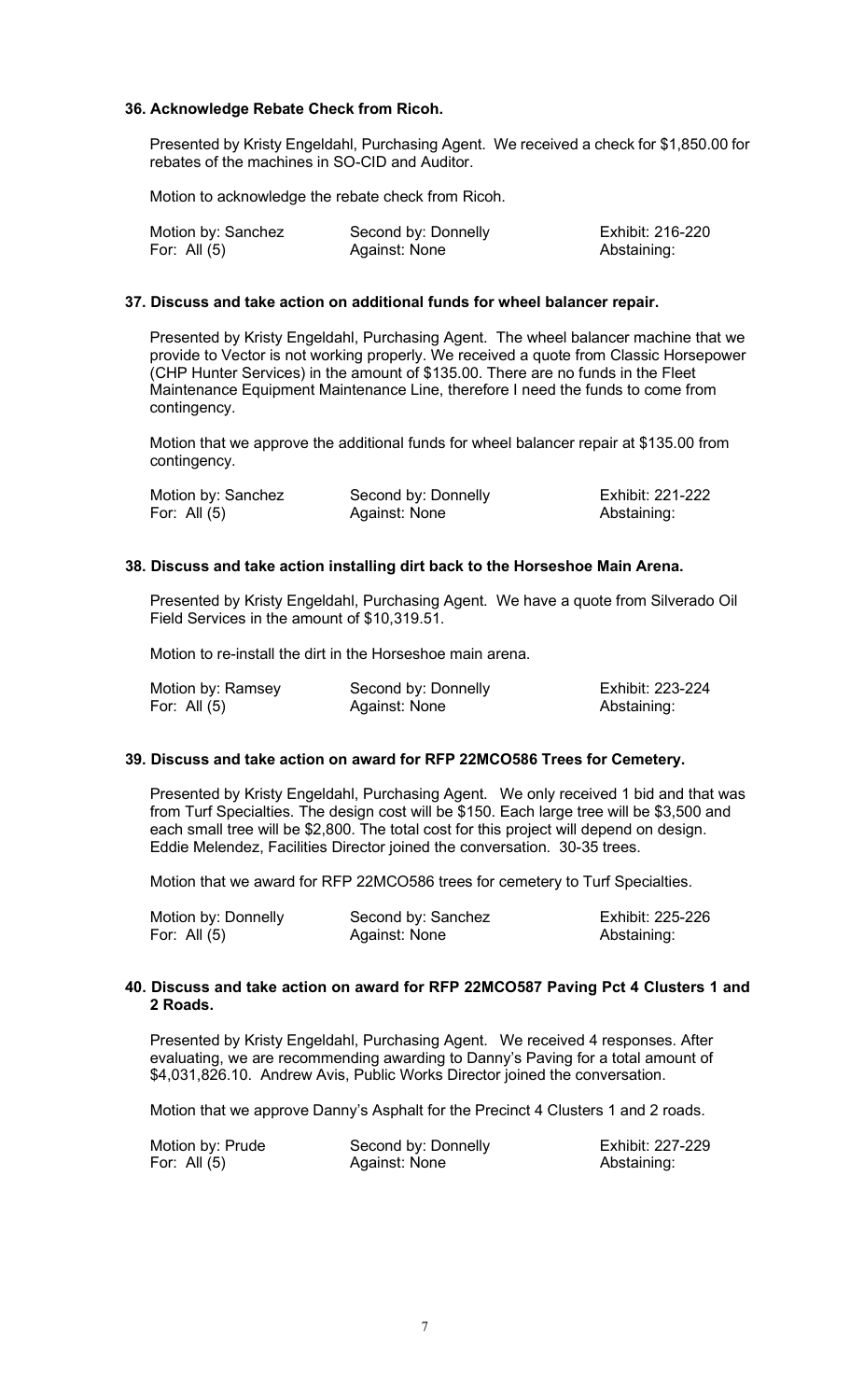#### **41. Discuss and take action on award for RFQ 22MCO588 Consulting Engineering and Architectural Firms.**

Presented by Kristy Engeldahl, Purchasing Agent. This was not done for a specific project, rather so that we can have multiple engineering and architectural firms to choose from when looking for road design, renovation, or new construction of county buildings. Andrew Avis, Public Works Director stated he would like to award to all 11 companies.

Motion to award RFQ 22MCO588 to Consulting Engineering and Architectural Firms to the following: Enprotec/ Hibbs & Todd; Frank X Spencer & Associates; Arredondo, Zepeda & Brunz, LLC; Parkhill; LJA Engineering; RS&H; WTC, IN; Magrym Consulting Inc.; Dunaway; Freese and Nichols, Inc. and Kimley-Horn.

| Motion by: Sanchez | Second by: Prude | Exhibit: 230-232 |
|--------------------|------------------|------------------|
| For: All $(5)$     | Against: None    | Abstaining:      |

#### **42. Discuss and take action on RFP for Reconstruction of SCR 1180.**

Presented by Kristy Engeldahl, Purchasing Agent and Andrew Avis, Public Works Director. This is in Precinct 2; the portion of SCR 1180 between the city limits and ECR 120.

Motion that we go out for an RFP for reconstruction of SCR 1180.

| Motion by: Donnelly | Second by: Ramsey | <b>Exhibit: 233</b> |
|---------------------|-------------------|---------------------|
| For: All $(5)$      | Against: None     | Abstaining:         |

#### **43. Discuss and take action on dirt work for pad at Henderson Radio Tower.**

#### **Tabled**

#### **44. Discuss and take action reassigning vehicles.**

Presented by Kristy Engeldahl, Purchasing Agent. Unit 45213 (CEM) was turned in to Surplus, too costly to repair.

Motion that we assign it to surplus.

| Motion by: Donnelly | Second by: Ramsey | Exhibit: 234 |
|---------------------|-------------------|--------------|
| For: All $(5)$      | Against: None     | Abstaining:  |

#### **45. Discuss and take action on purchase of spare fleet vehicles for Risk Management.**

Presented by Kristy Engeldahl, Purchasing Agent. These are budgeted items. They found a 2022 Toyota Tundra at Toyota of Midland in the amount of \$49,995.00. He has also found a 2022 Nissan Murano at Honda of Midland in the amount \$49,994.99. Veronica Morales, Auditor joined the conversation.

Motion that we purchase the spare vehicles for Risk Management.

| Motion by: Donnelly | Second by: Ramsey | Exhibit: 235-238 |
|---------------------|-------------------|------------------|
| For: All $(5)$      | Against: None     | Abstaining:      |

#### **46. Discuss and take action on Letter of Intent for Fiscal Year 2023 Vehicle Purchases.**

Presented by Kristy Engeldahl, Purchasing Agent. They discussed the list of vehicles the other departments wish to purchase next budget year. Commissioner Sanchez wanted to make sure that this is just a letter of intent. By no means is this approval to the departments for the vehicles requested.

Motion that we go ahead and issue the letter of intent.

| Motion by: Donnelly | Second by: Sanchez | Exhibit: 239-255 |
|---------------------|--------------------|------------------|
| For: All $(5)$      | Against: None      | Abstaining:      |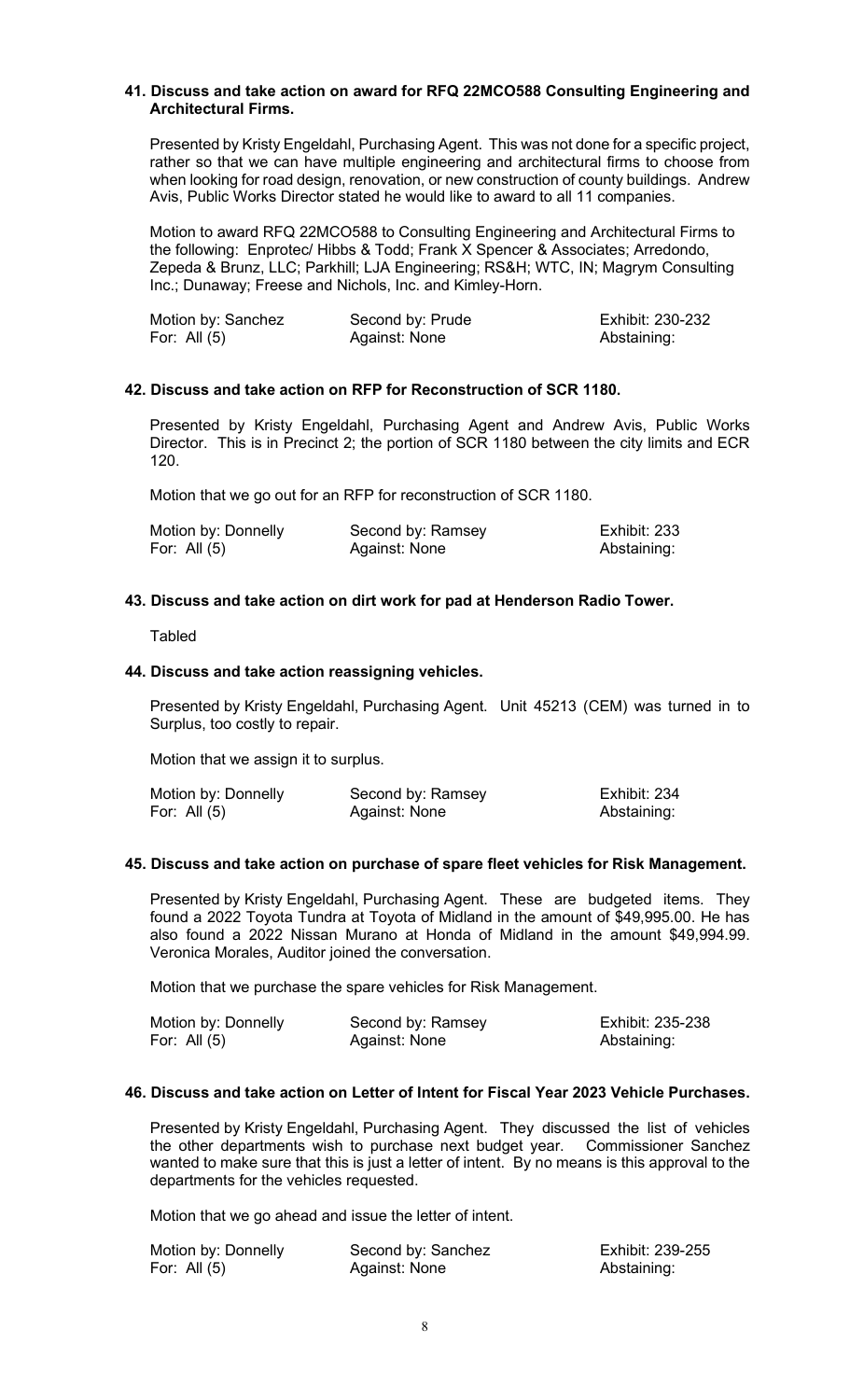### **47. Discuss and take action on bid from 4D Excavating for pad work at Taylor radio site.**

Presented by Mike Atkins, IT Director. This is a budgeted purchase. \$12,824.95.

Motion that we approve the bid from 4D Excavation for pad work at Taylor radio site.

| Motion by: Donnelly | Second by: Ramsey | Exhibit: 256-257 |
|---------------------|-------------------|------------------|
| For: All $(5)$      | Against: None     | Abstaining:      |

# **48. Discuss and take action on buildout at Vector Fleet.**

Presented by Eddie Melendez, Facilities Director. \$18,300.00 for an office build out.

Motion that we approve the office buildout at Vector Fleet for \$18,300.00.

| Motion by: Donnelly | Second by: Ramsey | Exhibit: 258-261 |
|---------------------|-------------------|------------------|
| For: All $(5)$      | Against: None     | Abstaining:      |

### **49. Discuss and take action decommissioning elevators at Historical Museum and Downtown Library.**

Presented by Eddie Melendez, Facilities Director. \$20,560.29 TK Elevator Corporation.

Motion to decommission the elevators at the Historical Museum and the Downtown Library.

| Motion by: Ramsey | Second by: Donnelly | Exhibit: 262-273 |
|-------------------|---------------------|------------------|
| For: All $(5)$    | Against: None       | Abstaining:      |

### **50. Discuss and take action on purchase of ice maker for Horseshoe concession.**

Presented by Eddie Melendez, Facilities Director**.** Requesting a line-item transfer. Quote from Commercial ice machine company.

Motion to purchase the ice maker for the Horseshoe concessions.

| Motion by: Ramsey | Second by: Donnelly | Exhibit: 274-276 |
|-------------------|---------------------|------------------|
| For: All $(5)$    | Against: None       | Abstaining:      |

#### **51. Discuss and take action on project to restripe CR 1232 Phase I.**

Tabled.

#### **52. Discuss and take action on contract with Parkhill for TWDB Study Grant.**

Presented by Andrew Avis, Public Works Director.

Motion that we authorize the County Judge to execute the PSC contract for TWDB study grant.

| Motion by: Donnelly | Second by: Ramsey | Exhibit: 277-309 |
|---------------------|-------------------|------------------|
| For: All $(5)$      | Against: None     | Abstaining:      |

#### **53. Discuss and take action on change order for Industrial Avenue reconstruction.**

Presented by Andrew Avis, Public Works Director. \$20,901.00 is needed to increase storm drainage at Industrial Avenue. We are responsible for 50%.

Motion authorizing the change order to the Reese Albert contract at Industrial Avenue reconstruction for the storm drainage tie ins.

| Motion by: Ramsey | Second by: Donnelly | Exhibit: 310-311 |
|-------------------|---------------------|------------------|
| For: All $(5)$    | Against: None       | Abstaining:      |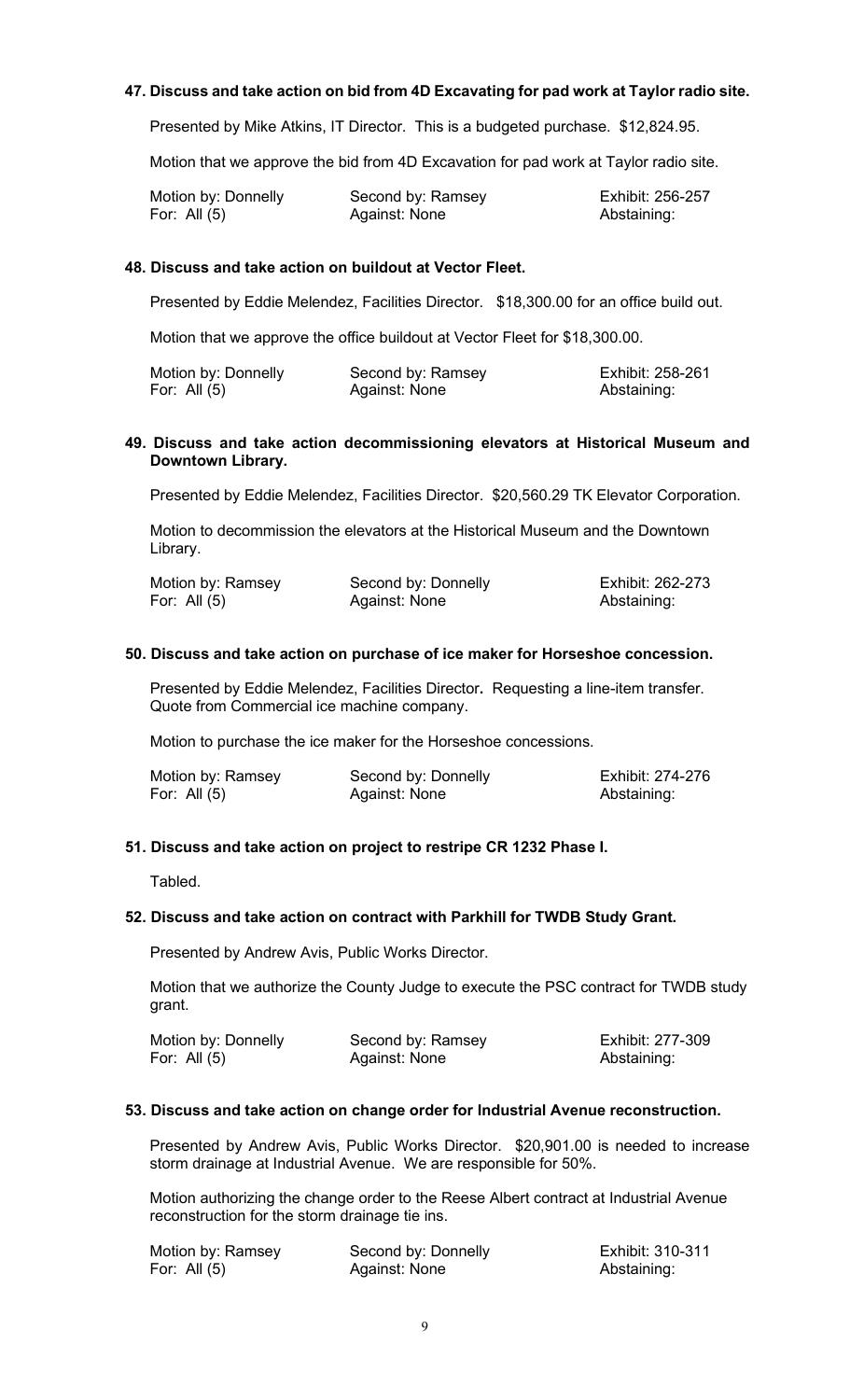### **54. Discuss and take action appointing Andrew Avis as representative to Technical Advisory Committee of Permian Basin MPO.**

Presented by Commissioner Donnelly. Currently Dunaway is representing the County.

Motion to appoint Andrew Avis as the representative to the TAC of the Permian Basin MPO.

| Motion by: Donnelly | Second by: Prude | Exhibit: 312 |
|---------------------|------------------|--------------|
| For: All $(5)$      | Against: None    | Abstaining:  |

# **55. Discuss and take action on Order to Approve Online Education for County Commissioners.**

Presented by Commissioner Donnelly.

Motion that we approve online education for County Commissioners.

| Motion by: Donnelly | Second by: Prude | Exhibit: 313-314 |
|---------------------|------------------|------------------|
| For: All $(5)$      | Against: None    | Abstaining:      |

# **56. Discuss and take action on resolution creating a spaceport corporation.**

Presented by Commissioner Donnelly.

Motion that we authorize the Judge to sign resolution creating a spaceport corporation.

| Motion by: Donnelly | Second by: Ramsey | Exhibit: 315-316 |
|---------------------|-------------------|------------------|
| For: All $(5)$      | Against: None     | Abstaining:      |

#### **57. Discuss and take action on appraisals for county properties.**

Presented by County Judge Johnson. The parking lot across from the police station and the parking lot across from Municipal Court.

Motion that we approve going out for appraisal on those two properties that were just mentioned. The one across from Municipal Court and the one across from Basin Burger.

| Motion by: Prude | Second by: Sanchez | Exhibit: 317 |
|------------------|--------------------|--------------|
| For: All $(5)$   | Against: None      | Abstaining:  |

### **58. Discuss and take action on St. Rita Cascia Plat.**

Presented by Jessica Buchanan, Regulations Manager/Road Inspector.

Motion that we approve the St. Rita Cascia addition section 1.

| Motion by: Sanchez | Second by: Donnelly | Exhibit: 318-319 |
|--------------------|---------------------|------------------|
| For: All $(5)$     | Against: None       | Abstaining:      |

\*\*\*\*\*

Motion that the name of the Midland County Judge be changed to Terry Johnson.

| Motion by: Sanchez | Second by: Donnelly | Exhibit: 318-319 |
|--------------------|---------------------|------------------|
| For: All (5)       | Against: None       | Abstaining:      |